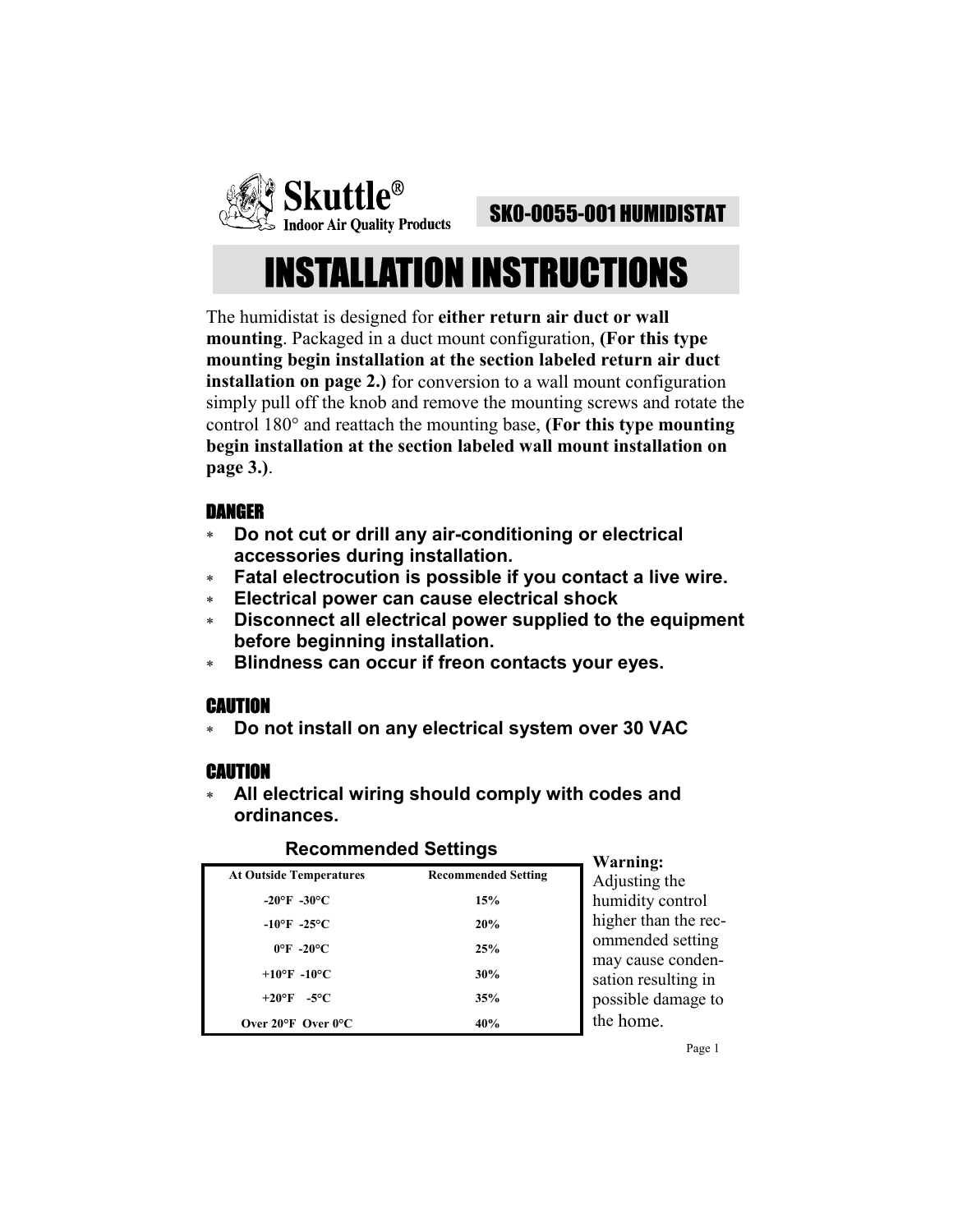# RETURN AIR DUCT INSTALLATION

- 1 Locate the humidistat in the return air duct at least 12 in. up stream prior to the humidifier or the humidifier by-bass tube.
- 2 Remove the backing and adhere the humidistat mounting template in a horizontal position, make sure it is level.
- 3 Drill four 7/64 in. mounting holes.
- 4 Drill 1/2 in. hole in the center of the template and use tin snips to cut the rectangular hole designated by the dotted lines then remove template.
- 5 Remove the backing and adhere the gasket over the opening area.
- 6 Connect the low voltage wires to the humidistat terminals. Tuck the wire into the recessed area on the back of the base plate.
- 7 Use sheet metal screws to securely fasten the humidistat to the return air duct.

#### CAUTION:

- ∗ **Mount the humidistat in the return air duct only, installation on the warm air duct will destroy humidistat element.**
- ∗ **Make certain the wires stay in the slot under the mounting base.**

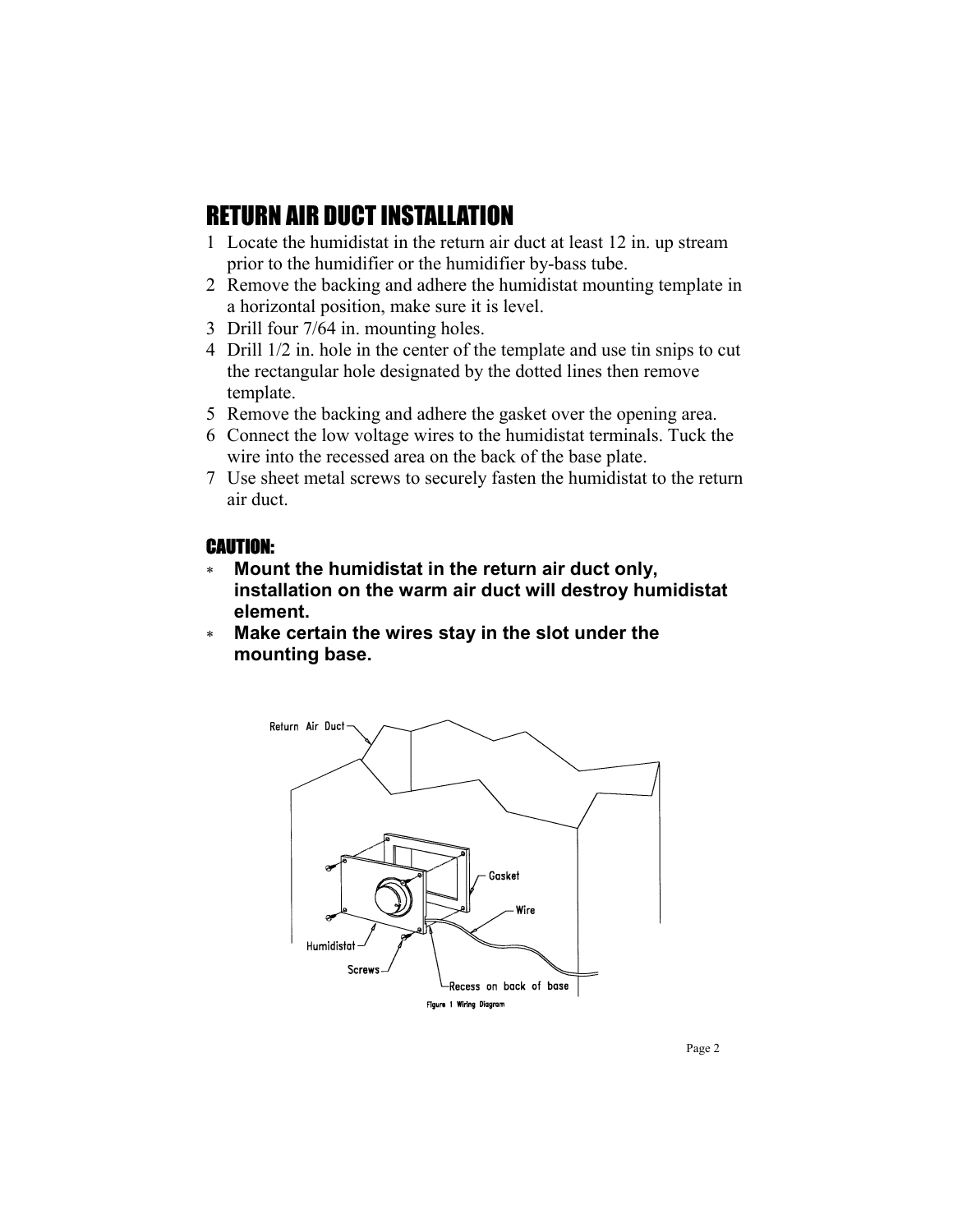## WALL MOUNT INSTALLATION

- 1 Locate the humidistat about 5 ft. above the floor, on an inside wall, away from discharge registers. Also, avoid areas with extreme variation in relative humidity levels; i.e. bathrooms and kitchens. When wall mounting, homeowners usually prefer the humidistat mounted beside, or in the vicinity of the heating thermostat.
- **2 For conversion to a wall mount configuration, simply pull the indicator knob off and remove the mounting screws, and rotate the control 180° and reattach the mounting base Fig 2.**
- 3 Drill a 3/8 in. hole in the indention on the mounting base plate.
- 4 Place the base assembly in the predetermined location on the wall, in a horizontal position, make sure it is level. Mark and drill a 3/8 in. hole in the wall.
- 5 Run low voltage wire to the location and pull about 6 in. of wire through the hole.
- 6 Plug the hole with a nonflammable insulation to prevent drafts from affecting the humidistat operation.
- 7 Position the base assembly over the wire and pull the wire through the hole previously drilled in the plate.
- 8 Use four 1 in. screws to secure the mounting base plate to the wall.
- 9 Connect the wires to the terminals on the control.
- 10 Use one 3/8 in. screw to secure the humidistat cover.
- 11 Remove the backing and adhere the cover label to the recessed area on the front of the cover.
- 12 Push the indicator knob onto the control shaft.



Page 3